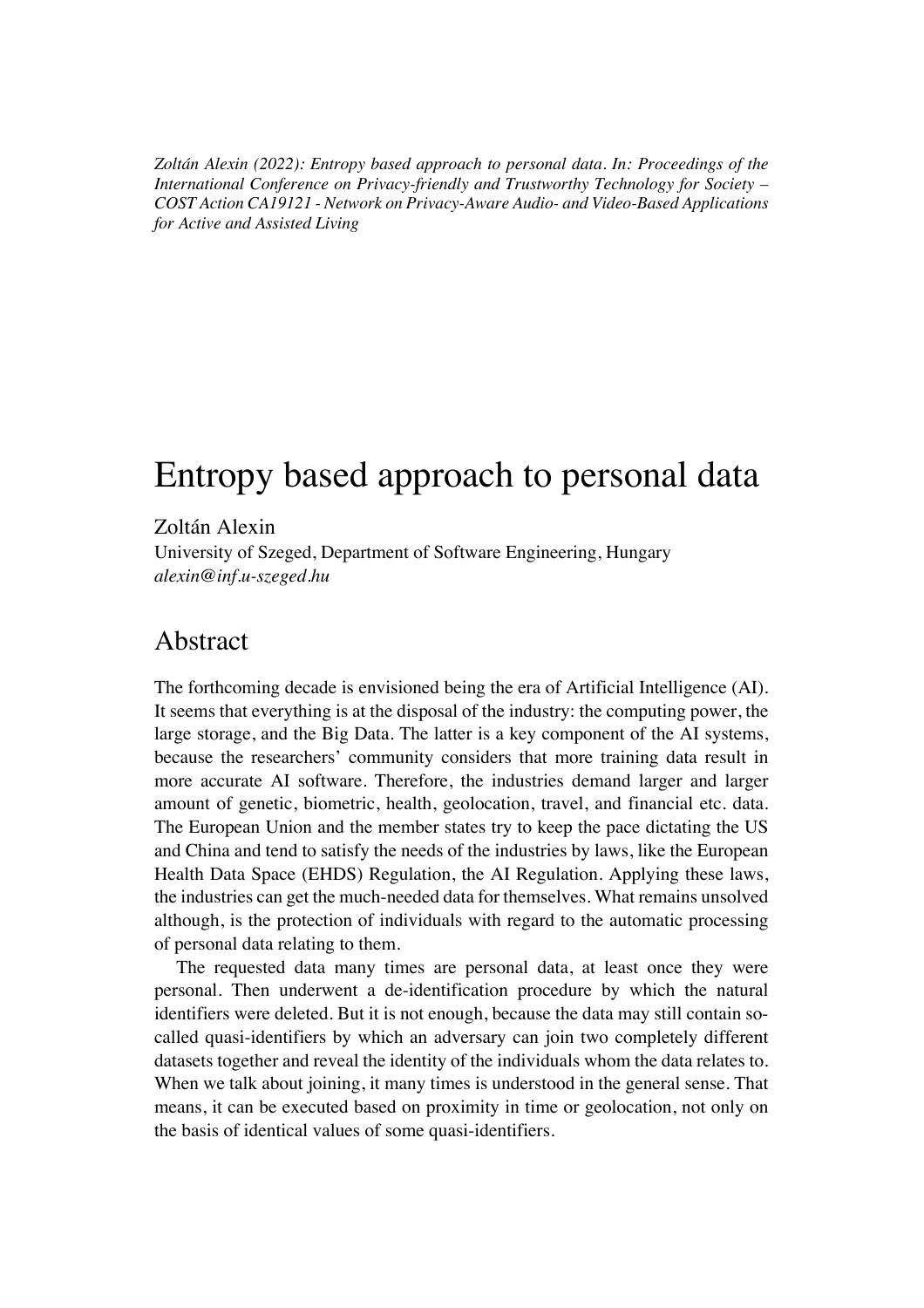The author proposes a statistical method by which data protection experts can investigate datasets before handing over them to the industries. The method provides one single number, an entropy value, characteristic to the dataset that shows its vulnerability against re-identification attacks. The side effect of the method is that it provides distribution data over the quasi-identifiers, by which the analysts can identify the most and least vulnerable part of the population. The biggest risk is an adversary has a nationwide other dataset to attack with. To arm ourselves, we can model this kind of situation too by studying the entropy values and the distribution of quasi-identifiers at national level.

## Introduction

Since the protection of personal data became a fundamental right in the European Union in 2009, when all member states undersigned the TFEU (Lisbon Treaty), it was always a question how we can decide that a particular dataset is personal at all. The law protects only personal data therefore such a judgement is crucial when a company, clinics or a public institution etc. want to share or publicize a dataset. In the case of health data, the rules of professional ethics also prohibit to reveal personal medical information before others.

The GDPR proposed a mean, by which the privacy rights of individuals can eventually be protected. It is the anonymization. The term assumes that the result of the process is an anonymous dataset. Since anonymity is questionable sometimes, therefore the *de-identification* is a more correct term. This latter means that the process intends to render the data anonymous, but it is not sure that this goal is achieved. Many cases were reported in the literature, for example in (Ohm, 2010) where the allegedly anonymous data later have been broken. This shows that the decision on anonymity must be especially cautious and be based on strong statistical evidence. The HIPAA law (US Federal Government, 2022) for example contains that a covered entity may determine that health information is not individually identifiable health information only if:

§ 164.514 b) A person with appropriate knowledge of and experience with generally accepted statistical and scientific principles and methods for rendering information not individually identifiable:

(i) Applying such principles and methods, determines that the risk is very small that the information could be used, alone or in combination with other reasonably available information, by an anticipated recipient to identify an individual who is a subject of the information; and

(ii) Documents the methods and results of the analysis that justify such determination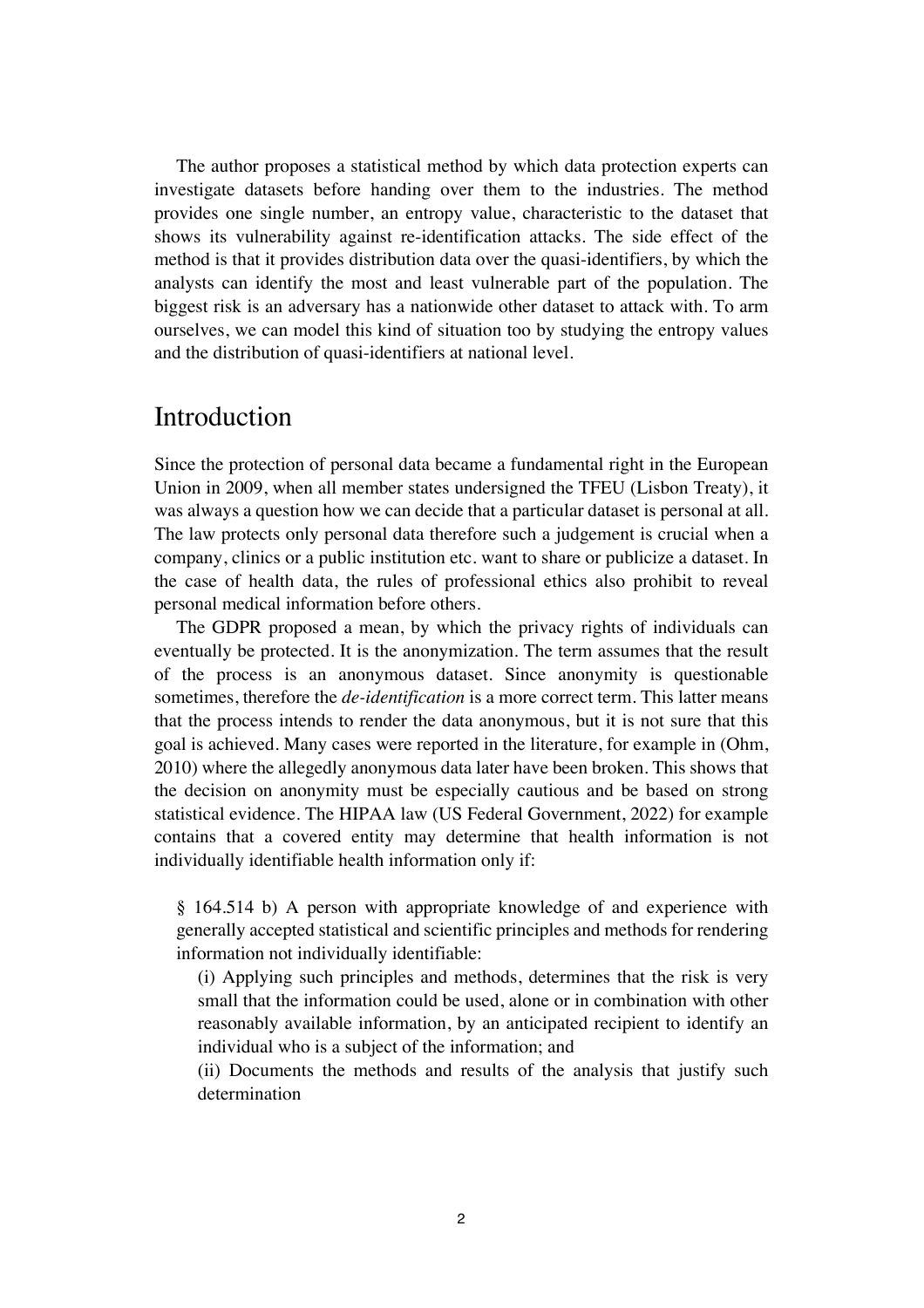Such type of legal regulation is not known in the EU. According to the GDPR, the Data Protection Officer, who is generally a lawyer will decide on the anonymity of a dataset. The newly passed Hungarian Act XCI of 2021 on National Data Assets contains this approach too. In (Alexin, 2018) the author presented two court cases filed by himself on medical data protection. In one case the Supreme Court of Hungary after several appeals finally decided that the national Itemized Medical Dataset (IMD) does not contain personal data, although it contains a pseudonym (9-digit number), the birthdate, ZIP code, gender, dates of care, institutions, medicines related with a patient. Consequently, data subjects have no rights to access, to object, to be forgotten.

In (Higgins, 2021) the author argues that careful statistical analysis is essential before a research database is published. Datasets are analyzed from the point of view of  $k$ -anonymity and  $l$ -diversity. They quantified the risk for three scenarios:

- friendly researcher who might inadvertently reidentify an acquaintance
- a rogue researcher deliberately attempting reidentification using public information, and
- a rogue corporation with wide data access.

The future perspective is rather disappointing. Each day hackers stole a new personal database containing identification data for thousands if not millions of people. These databases sooner or later are being commercialized in the dark net. So, we must prepare for the case when any tiny identifier fragments in a deidentified dataset can be keys for re-identification. Some years ago, the data items in a dataset could be divided into two parts: quasi-identifiers and such type of data that are considered not suitable for re-identification. As hackers can have access to the original databases, we must accommodate to the fact that each data item will become quasi-identifier. In healthcare for example, the Electronic Health Record (EHR) systems holding all medical information from birth to death became a standard, therefore any tiny data item (heart rate, bilirubin concentration in urine, body weigh on a particular date) can be used for re-identification of patients either by an insider adversary (e. g. authority, researcher) or a hacker who stole original data records.

The anonymity therefore depends only on the amount of information about an individual stored in the de-identified dataset. The world population is 7.9 billion which corresponds to 33 bits of information, the population of Hungary is 10 million, it corresponds to 24 bits ( $log_2(population)$ ). See (Chang, 2019) which is a good attention-grabbing article on the topic. This amount of information is enough to identify somebody given the adversary can get such a personal database (a clue) that contains the complete or identical form of the quasi-identifiers exist in the de-identified dataset.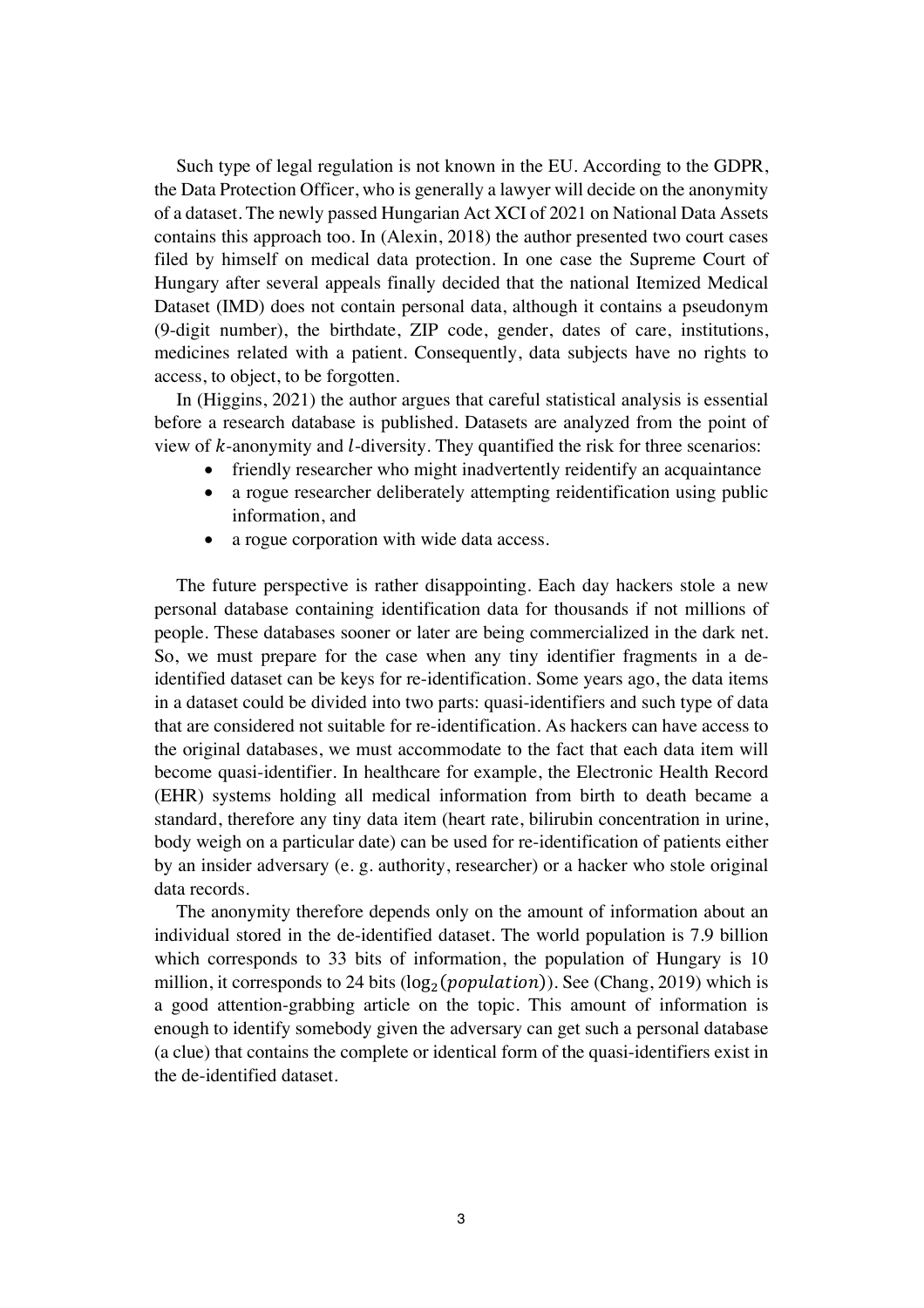## Computing the entropy of a dataset

In the probability theory a random variable *X* is a measurable function  $X : \Omega \to E$ from a set of possible outcomes  $\Omega$  to a measurable space E. In continuous case could be rather difficult but in the following the discrete case is applied. The  $\Omega$  will denote a population. It can be a whole country, like Hungary, is a finite set. The random variable  $X$  randomly select an individual from the population and returns the quasi-identifiers of that individual as a tuple, like  $(a, b, c, \dots)$ , where  $\alpha \in A$ ,  $\beta \in B$ ,  $\alpha \in C$  etc. A could be the set of ZIP codes, where the individuals live, B could be the set of ages, C could be the set of genders. Such a way,  $E =$  $A \times B \times C \times ...$ . In our case A, B, C, ... all finite sets, therefore E also will become finite.

The probability of some  $S \subseteq E$  is defined as

$$
P(X\epsilon S) = P(\omega \epsilon \Omega : X(\omega) \in S)
$$
 (1)

It is assumed that every individual in the population is equally probable. Then  $P(X \in S)$  is proportional with the number of individuals whose quasi-identifiers are in S. Let the number of such individuals be  $k$ . S may contain one single element (tuple) from  $E$ . The values of  $P$  can be narrowed between  $\theta$  and  $I$  by dividing it with the number of elements in  $\Omega$ . Let the number of elements in  $\Omega$  is  $N$ .  $|\Omega| = N$ .

$$
P(X\epsilon S) = \frac{|\{\omega \epsilon \Omega : X(\omega) \in S\}|}{|\Omega|} = \frac{k}{N}
$$
 (2)

This way  $P(E) = 1$ ,  $P(\emptyset) = 0$ .

The probabilities of certain quasi-identifiers may differ. For example, the population in two ZIP code districts may differ substantially. If we select citizens fairly and randomly then the probability of choosing someone from a more populated ZIP code district is larger, as suggests formula (2).

Claude Shannon published his well-known formula in (Shannon, 1948) by which one can compute the information content of telecommunication messages.

$$
E(Message) = -\sum_{i=1}^{n} P(\{x_i\}) log_2 P(\{x_i\})
$$
 (3)

In his formula a *Message* is composed of letters  $x_1, x_2, ..., x_n$ . The probabilities of the letters are given in advance. With the above formula (3) he can determine the information content (entropy) of any message.

In this paper the author proposes a new application of the formula (3). The dataset being inspected is considered a *Message*. We assume that it contains quasiidentifiers of random citizens. The letters will be the quasi-identifiers (tuples). The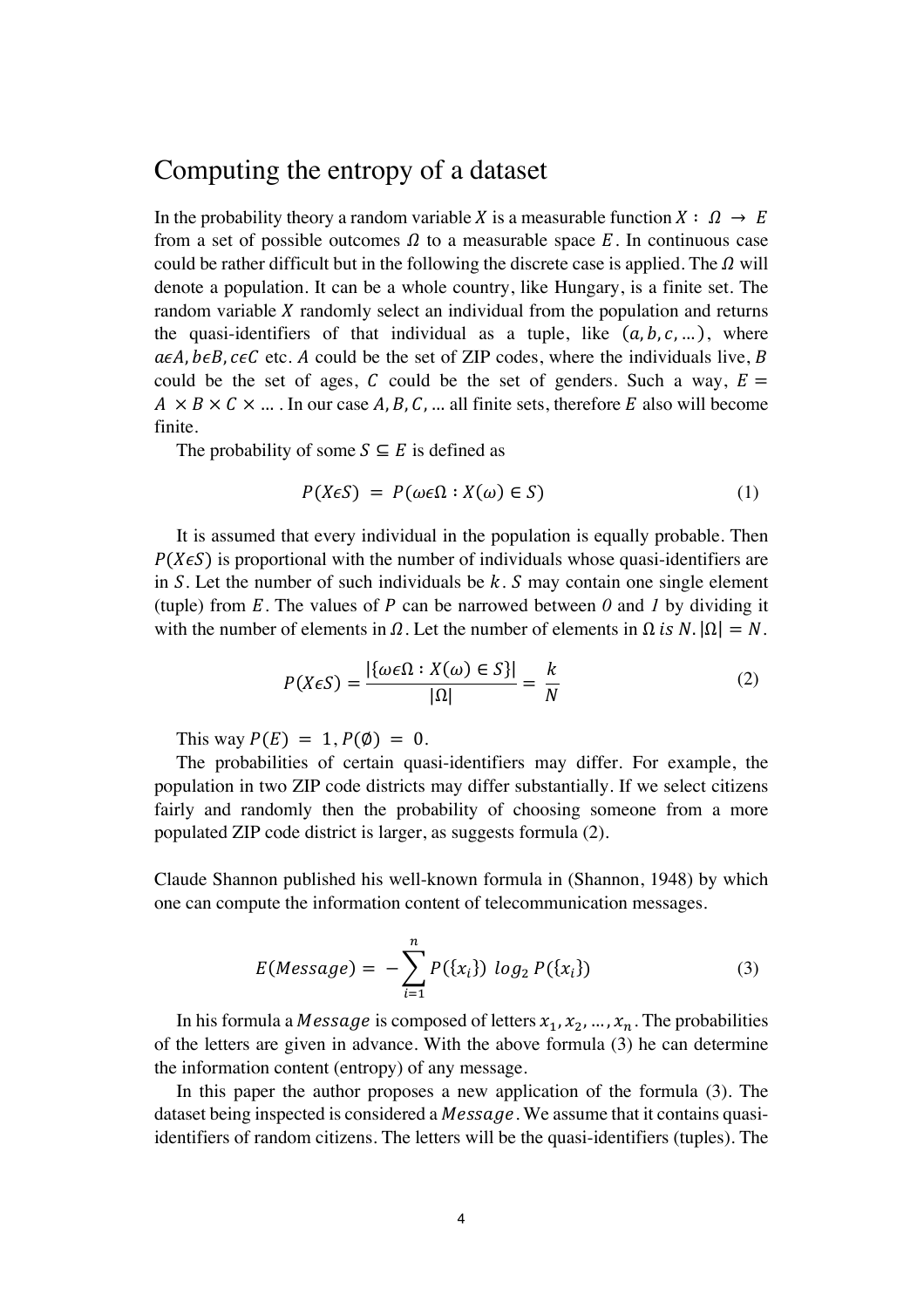probabilities of the quasi-identifiers can be determined in advance. The best is to obtain data from national offices of statistics, or other official sources that are comprehensive and reliable. The application of the logarithm function can be reasoned as follows. If *k* individuals from the population share the same quasiidentifier  $(x_i)$  such a way that they cannot be distinguished from each other. In this case, the amount of information, the number of bits we can get to know is  $\log_2(N/k)$ . Because we can determine the group of k individuals having this quasiidentifier but cannot select one individual from the group. The  $log_2(N/k)$  =  $-\log_2(k/N) = -\log_2 P(\{x_i\}).$ 

One important note! In this paper a dataset  $\mathcal{D}$  is considered a regular relational dataset, which means that one individual may occur at most once among the records. With this assumption the formula (3) provides a real and interpretable measure of unorderedness (entropy) over the quasi-identifiers of the population. Otherwise, the following considerations may not be true, for example, the amount of information accumulated in the dataset may increase indefinitely.

$$
\delta(E) = -\sum_{\text{all } e \in E} P(\{e\}) \log_2 P(\{e\}) \tag{4}
$$

On the other hand, when we have a snapshot of quasi-identifiers, we can compute the entropy for the whole population. During the computation a detailed insight to the distribution of the quasi-identifiers is also obtained. The distribution of the information gain can be characterized as well, for example we can tell the probability (number of individuals) of gaining at least *n* bit information about the individuals for a given *n*.

Figure I. The graph of the  $f(x) = -x \log_2 x$  function



A plot of the function shows, that function  $f(x)$  it can be computed only for positive real numbers. When  $x = 0.0$  the right limit is 0.0, for  $x = 0.25$  and  $x =$ 0.5  $f(x)$  will be 0.5 in both cases. The maximum  $1/(e \ln 2)$  is reached when  $x =$  $1/e.$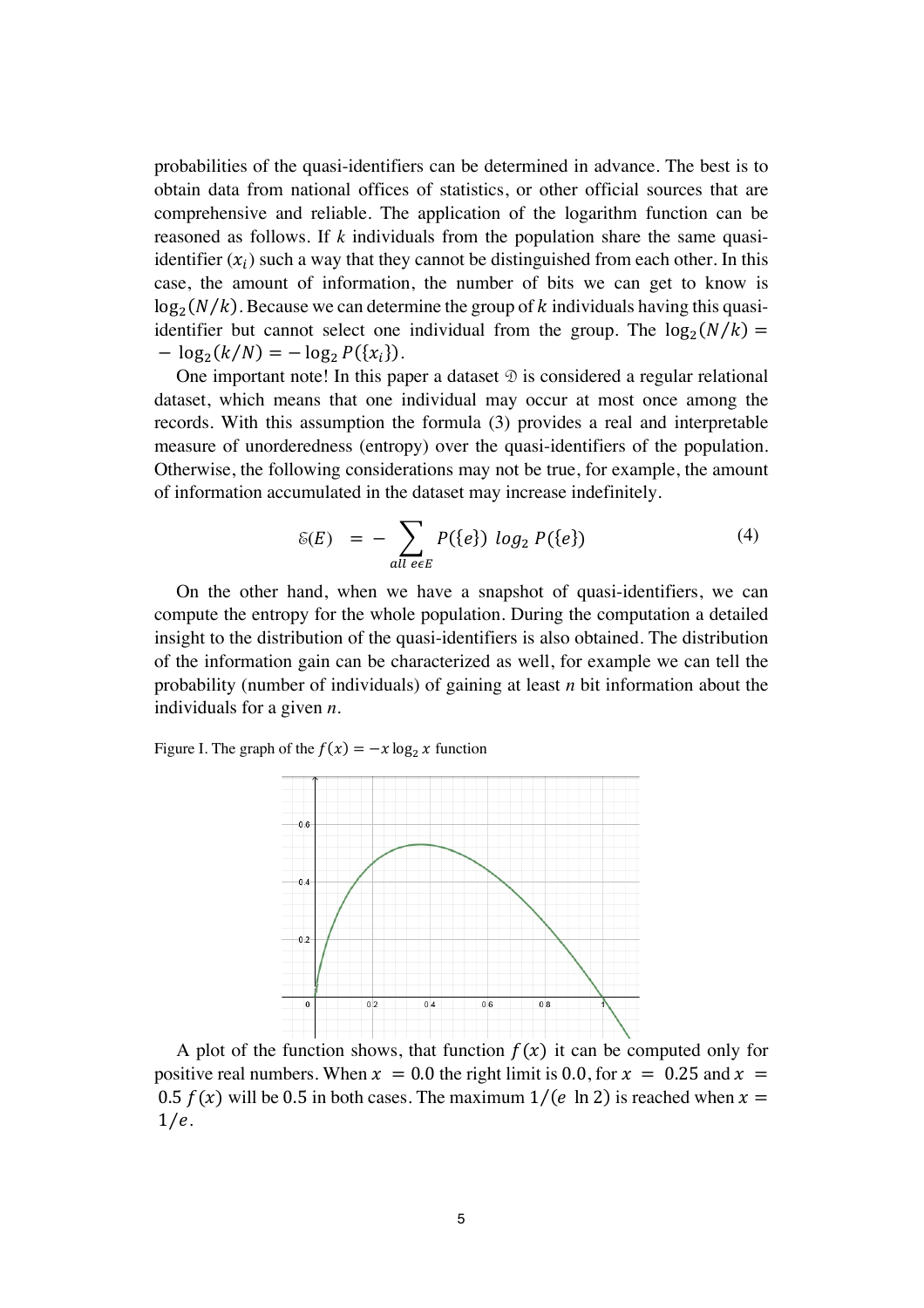The author obtained a statistical research dataset from the population registry. The flowing computations all are demonstrated by this database. The research published here is considered a preliminary investigation.

## What increases and decreases the entropy?

#### Lemma 1

Let  $N$  be a fixed integer number (e. g. the population taken), then the following inequality is held for all  $0 < i, j, (i + j) < N$  integer numbers:

$$
-\frac{i}{N}\log_2\frac{i}{N} - \frac{j}{N}\log_2\frac{j}{N} > -\frac{i+j}{N}\log_2\frac{i+j}{N}
$$
(5)

#### **Proof**

If we substitute  $a = i/N$  and  $b = j/N$  then  $0 < a, b, (a + b) < 1$  we get the following formula:

$$
- a \log_2 a - b \log_2 b > -(a+b) \log_2 (a+b)
$$
 (6)

which is equivalent

$$
-\log_2 a^a b^b > -\log_2 (a+b)^{(a+b)}
$$
 (7)

since *a* and *b* are positive numbers and less than  $1, 1/a > 1/(a + b) > 1$ 

$$
\log_2\left(\frac{1}{a}\right)^a \left(\frac{1}{b}\right)^b > \log_2\left(\frac{1}{a+b}\right)^a \left(\frac{1}{a+b}\right)^b = \log_2\left(\frac{1}{a+b}\right)^{(a+b)}
$$
(8)

In fact, the inequality is held for all  $0 < a$ , b values. If either of them, for example *b* is greater than 1, then the above formula can be modified as follows:

$$
\log_2\left(\frac{1}{a}\right)^a \frac{1}{b^b} > \log_2\left(\frac{1}{a+b}\right)^a \frac{1}{(a+b)^b} = \log_2\left(\frac{1}{a+b}\right)^{(a+b)} \tag{9}
$$

From the above lemma it follows for example, that

$$
-\frac{1}{N}\log_2\frac{1}{N} - \frac{1}{N}\log_2\frac{1}{N} - \frac{1}{N}\log_2\frac{1}{N} - \frac{1}{N}\log_2\frac{1}{N} > -\frac{4}{N}\log_2\frac{4}{N}
$$
(10)

$$
-k\frac{1}{N}\log_{2}\frac{1}{N} > -\frac{k}{N}\log_{2}\frac{k}{N}
$$
 (11)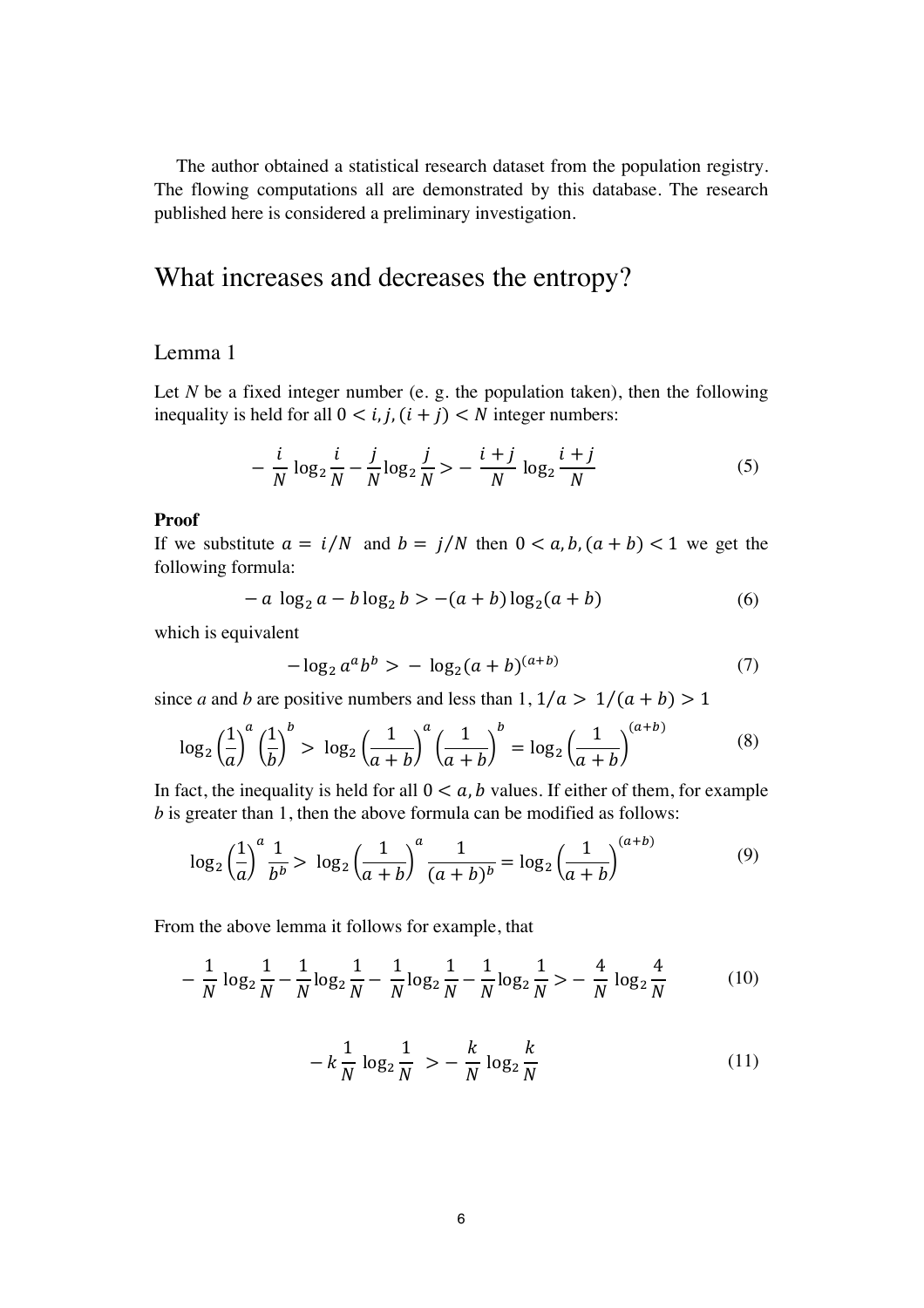$$
\log_2 N = -N\frac{1}{N}\log_2\frac{1}{N} \ge \sum_{i=1,2,\dots,n}^{k_1+k_2+\dots+k_n=N} -\frac{k_i}{N}\log_2\frac{k_i}{N}
$$
(12)

The formula (12) says that the entropy of any discrete random variable must be less than or equal to  $\log_2 N$  where *N* is the number of elements in *Ω*. The maximum value is reached if all individuals have different quasi-identifiers. In Hungary  $log_2(N)$  is ~23.254 bits. The formula (12) will result in 0, if all individuals belong to one single group of  $N$  indistinguishable individuals.

#### Lemma 2

The following inequality (13) is held for all  $0 < k < l < N$  integer numbers. Having  $k \cdot l$  individuals, such that they have l different quasi-identifiers, and for each quasi-identifier there exist exactly  $k$  individual who has this quasi-identifier. If we reverse the role of  $k$  and  $l$ ,  $(k$  different quasi-identifier and  $l$  individual who has it) then the entropy will decrease. That means, the entropy can be decreased if we increase the number of indistinguishable individuals (from *k* to *l*).

$$
-l\frac{k}{N}\log_2\frac{k}{N} > -k\frac{l}{N}\log_2\frac{l}{N} \tag{13}
$$

$$
-\frac{lk}{N}\log_2\frac{k}{N} > -\frac{kl}{N}\log_2\frac{l}{N}
$$
\n(14)

The logarithm function is monotonic increasing, therefore the inequality (15) is held, because  $k < l$ . If we multiply both sides with the same negative coefficient  $-kl/N$ , then the direction of the inequality will reverse.

$$
\log_2 \frac{k}{N} < \log_2 \frac{l}{N} \tag{15}
$$

**Corollary** 

$$
-3\frac{3}{N}\log_2\frac{3}{N} > -\frac{4}{N}\log_2\frac{4}{N} - \frac{5}{N}\log_2\frac{5}{N}
$$
 (16)

We have 9 individuals in three groups such that we cannot distinguish them within a group. If we re-arrange them in two groups with 4 and 5 individuals such a way that they cannot be distinguished within a corresponding group, then the entropy will decrease. Lemma 2 is used twice for proving: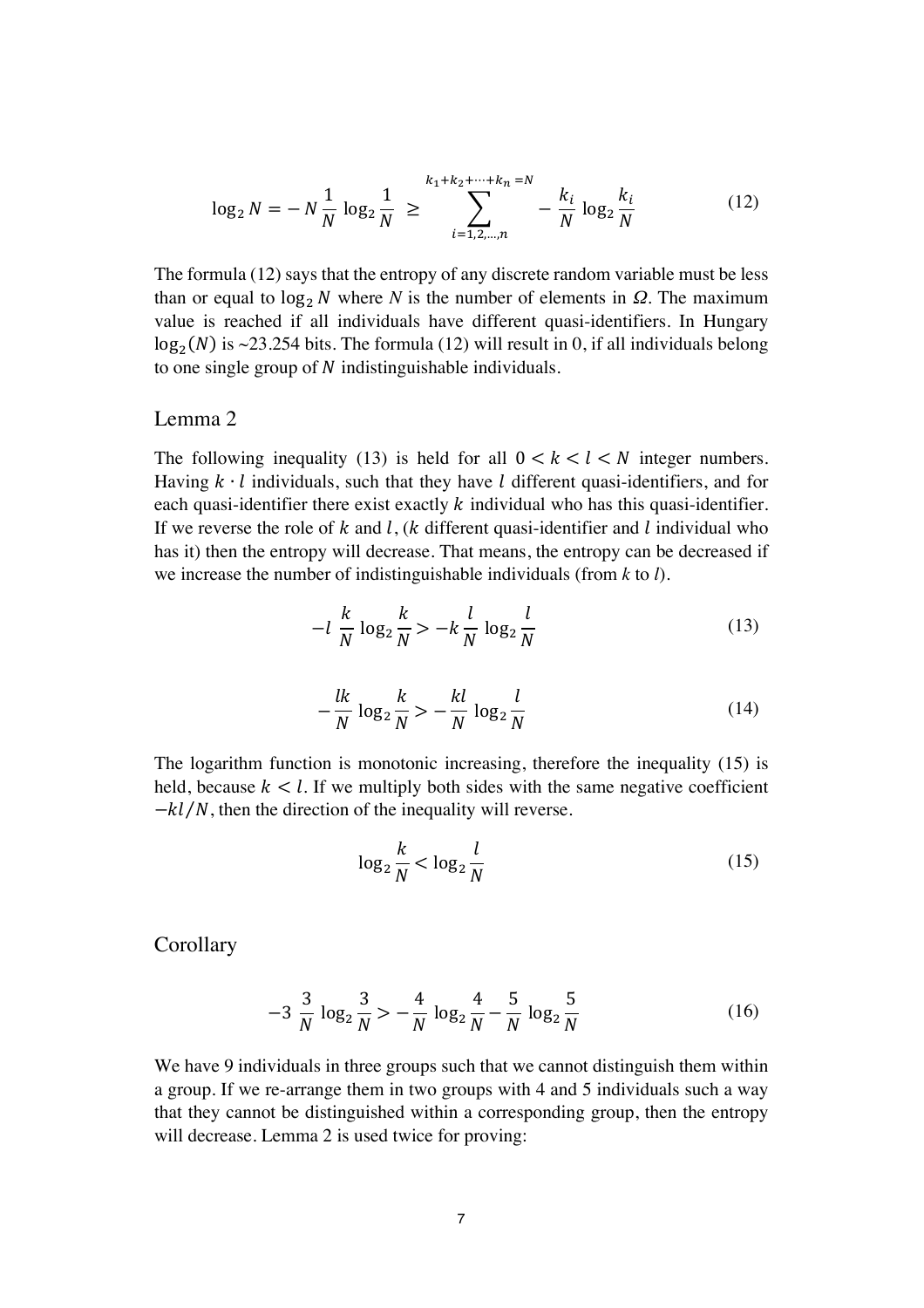$$
-4\frac{3}{N}\log_2\frac{3}{N} > -3\frac{4}{N}\log_2\frac{4}{N}
$$
 (17)

$$
-12\frac{3}{N}\log_2\frac{3}{N} > -9\frac{4}{N}\log_2\frac{4}{N}
$$
 (18)

$$
-12\frac{3}{N}\log_2\frac{3}{N} > -4\frac{4}{N}\log_2\frac{4}{N} - 5\frac{4}{N}\log_2\frac{4}{N}
$$
 (19)

$$
-12\frac{3}{N}\log_2\frac{3}{N} > -4\frac{4}{N}\log_2\frac{4}{N} - 4\frac{5}{N}\log_2\frac{5}{N}
$$
 (20)

$$
-3\frac{3}{N}\log_2\frac{3}{N} > -\frac{4}{N}\log_2\frac{4}{N} - \frac{5}{N}\log_2\frac{5}{N}
$$
 (21)

### k-anonymity:

A dataset  $\mathcal D$  is considered k-anonymous for any natural number k, if for all records (representing a natural person) there exist at least  $k - 1$ other record (individual) that they are indistinguishable from each other considering their quasi-identifiers.

#### Lemma 3

If a dataset  $\mathcal D$  is *k*-anonymous then its entropy  $\mathcal E(\mathcal D) < -\log_2 (k/N)$ , where N is the number of individuals in the dataset.

$$
-\log_2 \frac{k}{N} \ge \sum_{i=1,2,...,n}^{k_1+k_2+\cdots+k_n=N, \ k_i \ge k} -\frac{k_i}{N} \log_2 \frac{k_i}{N}
$$
 (22)

#### **Proof**

It follows from the definition of  $k$ -anonymity and from Lemma 2. In the trivial case, when have exactly  $k$  individuals who share common quasi-identifiers and N is therefore divisible by  $k$ . Then we get the following formula:

$$
\sum_{i=1,2,\dots,N/k}^{k+k+\dots+k} -\frac{k}{N} \log_2 \frac{k}{N} = \frac{N}{k} \left( -\frac{k}{N} \log_2 \frac{k}{N} \right) = -\log_2 \frac{k}{N}
$$
(23)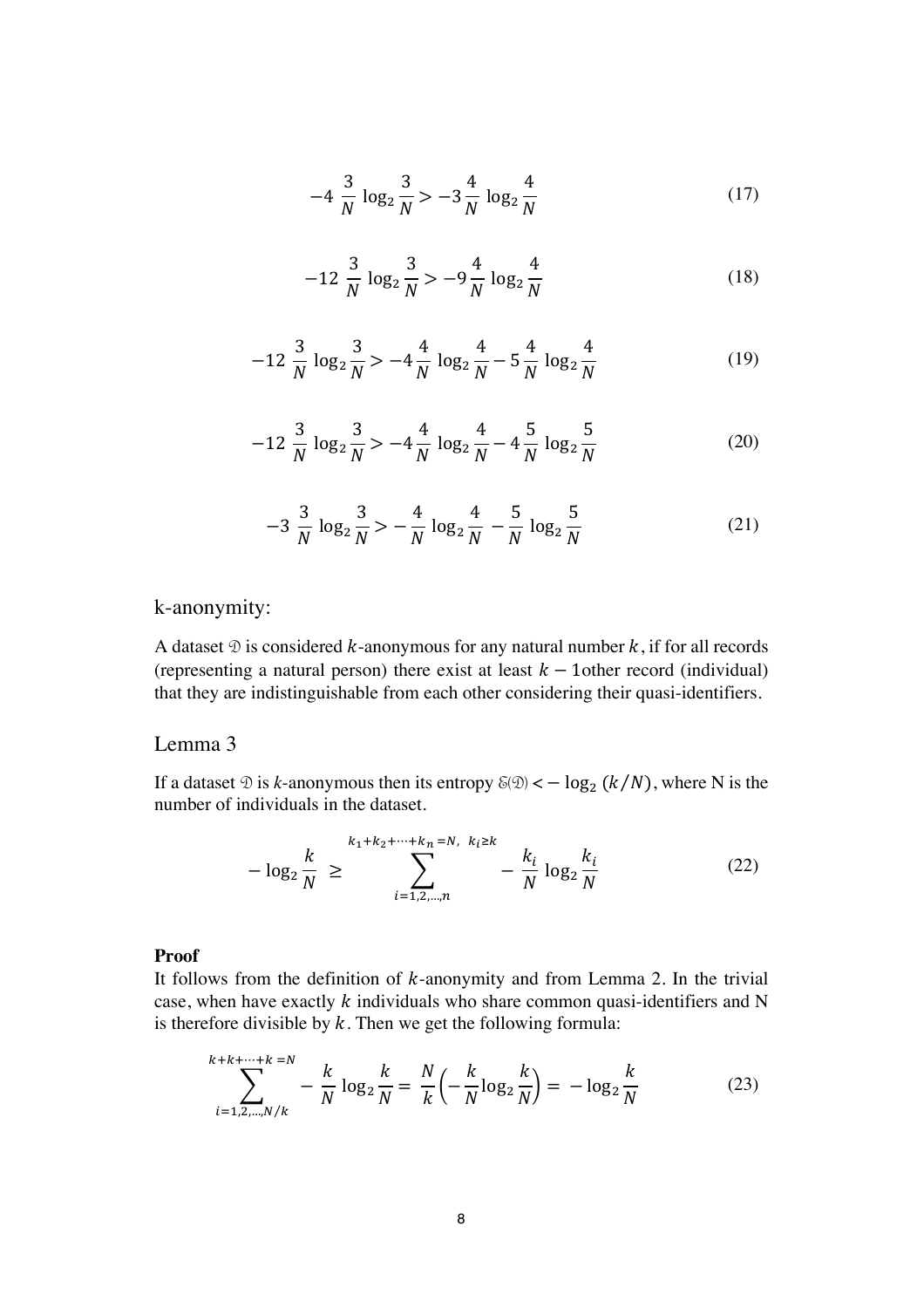In general case, by applying Lemma 2 we can bring in new groups with  $k + 1$ ,  $k +$ 2, … indistinguishable individuals, while doing this the entropy always decreases. A more elaborated formal proof is not available currently. See the Corollary also!

If the entropy of a dataset  $\mathcal{D}$  is  $\mathcal{E}(\mathcal{D})$ , then we can compute an estimated k value, which is characteristic to the anonymity of the dataset.

$$
-\log_2\frac{k}{N} = \delta(\mathfrak{D})\tag{24}
$$

$$
k = \frac{N}{2^{Entropy}}
$$
 (25)

From Lemma 3, it follows that the entropy of a 2-anonymous dataset is less or equal to  $-\log_2(2/N) = \log_2(N/2) = \log_2(N) - 1$ . An interesting question arose here: if we have a dataset  $\mathcal D$  and its entropy falls between  $\log_2(N) - 1 < \delta(\mathcal D) < \log_2(N)$ then how many uniquely identifiable records (singletons) must exist in the database? The following equation system needs to be solved.

$$
-\lambda_2 \frac{2}{N} \log_2 \frac{2}{N} - \lambda_1 \frac{1}{N} \log_2 \frac{1}{N} = \mathcal{E}(\mathcal{D})
$$
 (26.1)

$$
2\lambda_2 + \lambda_1 = N \tag{26.2}
$$

By substituting  $\lambda_1/N$  by x the following equation is obtained:

$$
(1 - x) (\log_2(N) - 1) + x \log_2(N) = \delta(\mathfrak{D})
$$
 (27)

$$
\log_2(N) - 1 + x = \mathcal{E}(\mathfrak{D})\tag{28}
$$

$$
x = \mathcal{E}(\mathcal{D}) + 1 - \log_2(N) \tag{29}
$$

$$
\lambda_1 = (\delta(\mathfrak{D}) - (\log_2(N) - 1)) * N \tag{30}
$$

It shows, that if the entropy is less than  $log_2(N) - 1$  then no singletons are guaranteed, but above this threshold the number of guaranteed singletons is increasing until it reaches N when the entropy becomes  $log_2(N)$ . The number of singletons can be larger, if the dataset  $\mathcal D$  contains, not only pairs, but couple of sets of three, four, five, … indistinguishable individuals.

$$
n_{singletons} \ge (\delta(\mathfrak{D}) - (\log_2(N) - 1)) * N \tag{31}
$$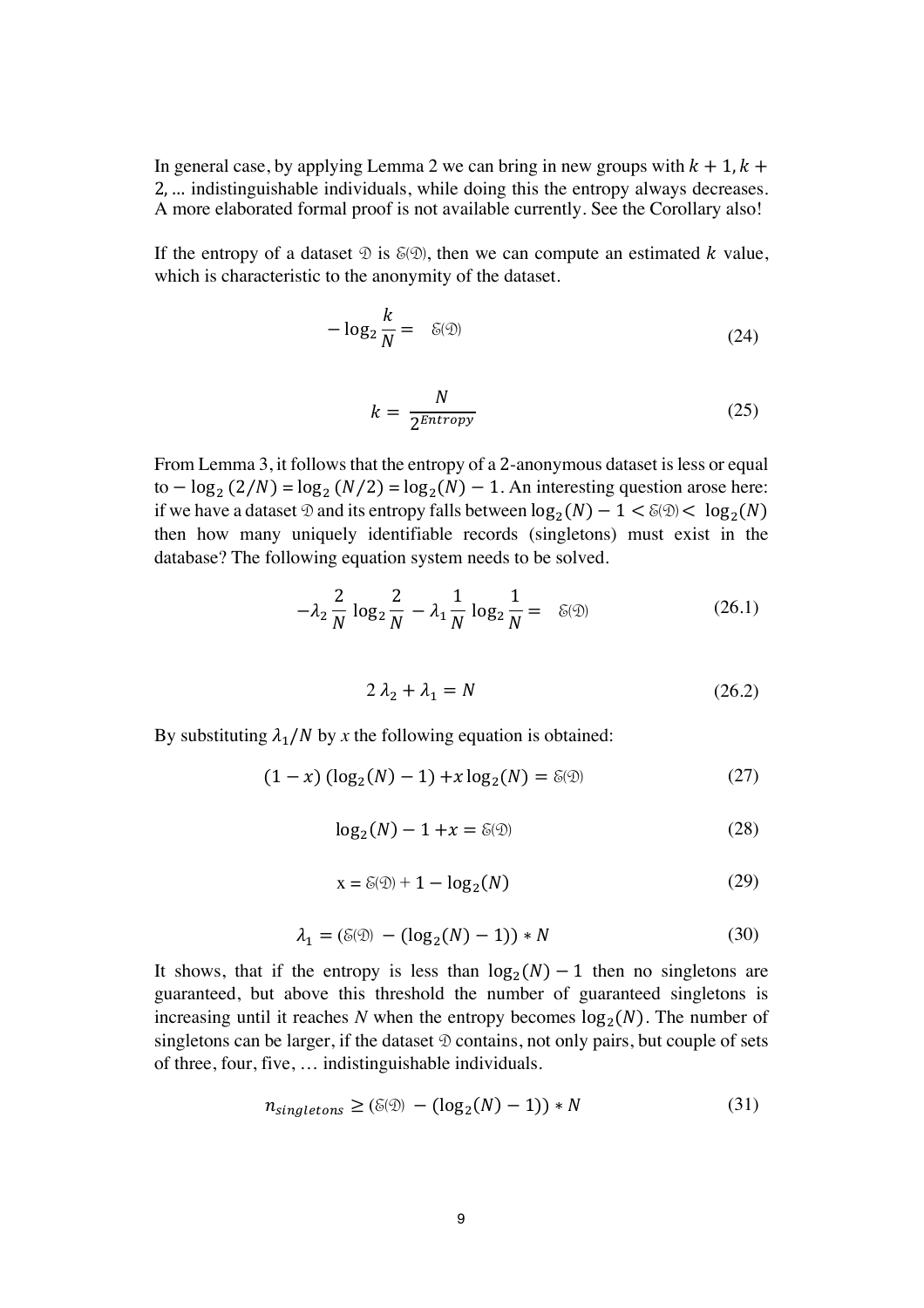## The entropy computations with the Hungarian population registry dataset

The author obtained a research dataset from the Central Office for Administrative and Electronic Public Services (in Hungarian: Közigazgatási és Elektronikus Közszolgáltatások Központi Hivatala, KEKKH) which contained all Hungarian citizens' date of birth, ZIP code of his/her resident address and gender. Altogether 10 004 090 people were in it,  $N = 10004090$ . The dataset is a snapshot which have been taken on 31<sup>st</sup> December 2011 at midnight. Earlier, in (Alexin, 2014) the author investigated the dataset from the point of view of identifiability.

The **Bits** column is always defined as  $\log_2(N/k)$ . The value of **Entropy** is:  $-k/N \log_2(k/N)$ .

The entropy of the ZIP code quasi-identifier

| <b>ZIP</b> code | <b>Settlement</b> | <b>Population</b> | <b>Bits</b> | <b>Entropy</b> |
|-----------------|-------------------|-------------------|-------------|----------------|
| 1011            | Budapest I.       | 3286              | 11,5719     | 0,003800       |
| 1012            | Budapest I.       | 4446              | 11,1357     | 0,004948       |
| 1013            | Budapest I.       | 3404              | 11,5210     | 0,003920       |
| .               |                   |                   |             |                |
| 9982            | Apátistvánfalva   | 589               | 14,0519     | 0,000827       |
| 9983            | Szakonyfalu       | 769               | 13,6672     | 0,001050       |
| 9985            | Felsőszölnök      | 589               | 14,0519     | 0,000827       |
| Sum:            |                   | 10004090          |             | 10,303428      |

Table I. Hungarian ZIP codes, population, and information content

The result of the computation shows that that the entropy of ZIP codes is 10,3 bits. It means that statistically, for a random citizen the expected amount of information in his/her ZIP code is 10.3 bits. It may be more or less since it is an average. It corresponds to 7916-anonymity using the formula (25). Therefore, the ZIP code alone does not mean any privacy risk in a database.

When we look at the Table II. closely, we see that although, the median is about 10 bits, the amount of information gained form a ZIP code ranges from 6 bits to 15 bits. The reason is that the population in a ZIP code district is rather imbalanced. There are sparsely and densely populated districts. The range is from 100 to 100 000. For 48 593 citizen the ZIP code means 15 bits (305-anonymity). It is an elevated but bearable risk.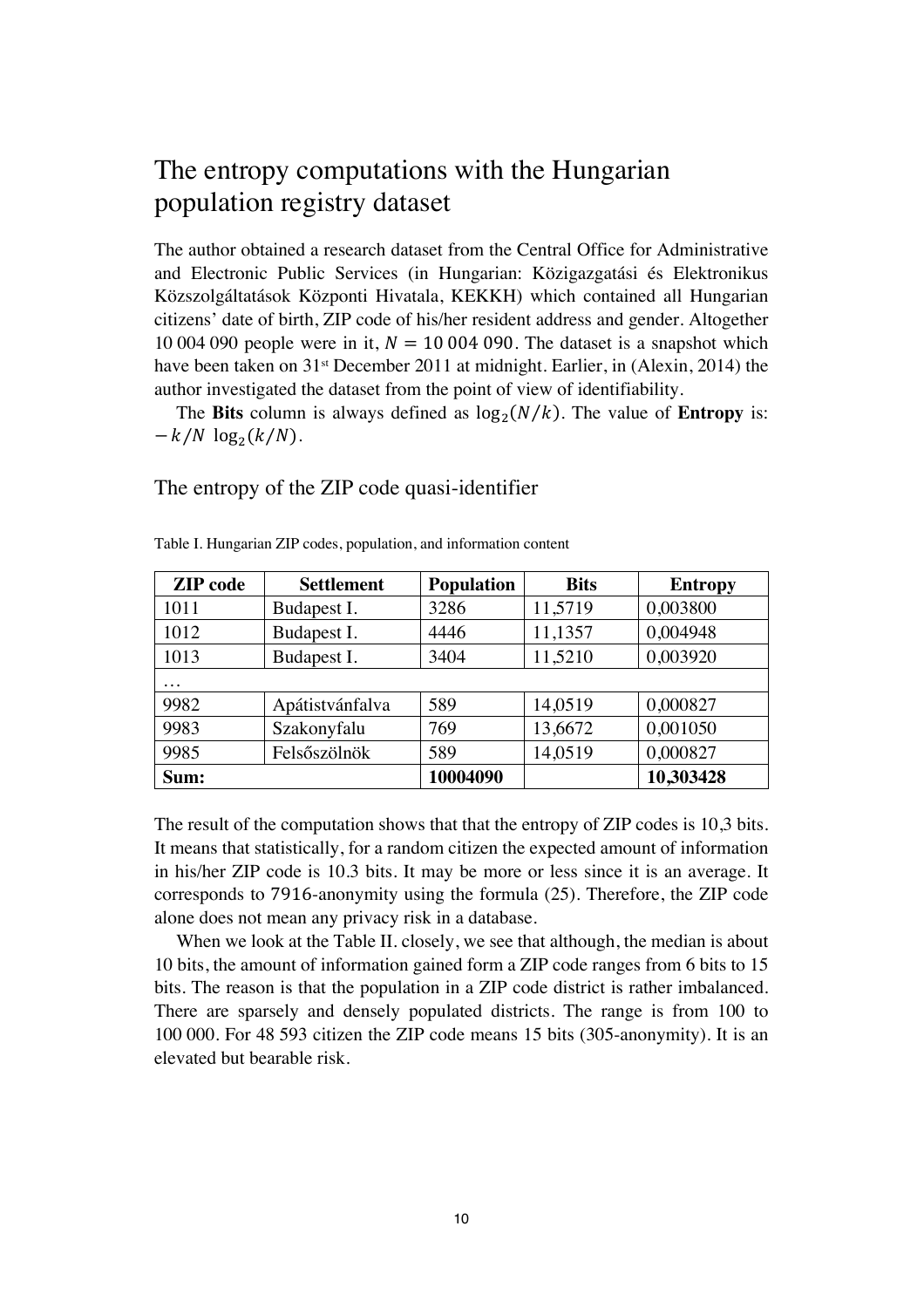| <b>Bits</b> | <b>Population</b> | <b>Probability</b> |
|-------------|-------------------|--------------------|
| 15          | 48593             | 0,49%              |
| 14          | 302595            | 3,02%              |
| 13          | 966087            | 9,66%              |
| 12          | 2139699           | 21,39%             |
| 11          | 3476436           | 34,75%             |
| 10          | 5210515           | 52,08%             |
| 9           | 7369394           | 73,66%             |
| 8           | 8847670           | 88,44%             |
| 7           | 9716633           | 97,13%             |
| 6           | 10004090          | 100,00%            |

Table II. The probability of gaining at least *n* bit information if someone's ZIP code is known

The entropy of the date of birth quasi-identifier

| <b>Birthdate</b> | <b>Population</b> | <b>Bits</b> | <b>Entropy</b> |
|------------------|-------------------|-------------|----------------|
| 1894.12.31.      |                   | 23,25409    | 2,32446E-06    |
|                  |                   |             |                |
| 1985.01.01.      | 306               | 14,996698   | 0,000458711    |
| 1985.01.02.      | 335               | 14,866069   | 0,000497810    |
| 1985.01.03.      | 365               | 14,742333   | 0,000537875    |
| 1985.01.04.      | 367               | 14,734450   | 0,000540533    |
| 1985.01.05.      | 331               | 14,883399   | 0,000492439    |
| 1985.01.06.      | 296               | 15,044633   | 0,000445139    |
| .                |                   |             |                |
| Sum:             | 10004090          |             | 14,918582      |

Table III. Hungarian birthdates' distribution, and their information content

In this case the result of the computation shows that that the entropy is 14,918 bits. It corresponds to 323-anonymity using the formula (25). Therefore, the date of birth alone does not mean serious privacy risk in a database. The eldest citizen was born in 1894. according to the dataset. It can be seen, that among those people who was born at the beginning of 1985, usually ca. 300 were indistinguishable.

The distribution of the information gain is more balanced as shown in Table IV. It ranges from 13 to 17 bits. The number of indistinguishable citizens is decreasing year by year, but slowly. The number of births is quite stable and even. From the first line we can discover that in the case of 907 citizen the date of birth means unique identifiability (23 bits, 1-anonymity), for 1979 citizens the gain is 22 bits, 2-anonymity, for 4573 21 bits, 3- or 4-anonymity. The table helps us to recognize that we have a smaller, but vulnerable group of people who needs special attention.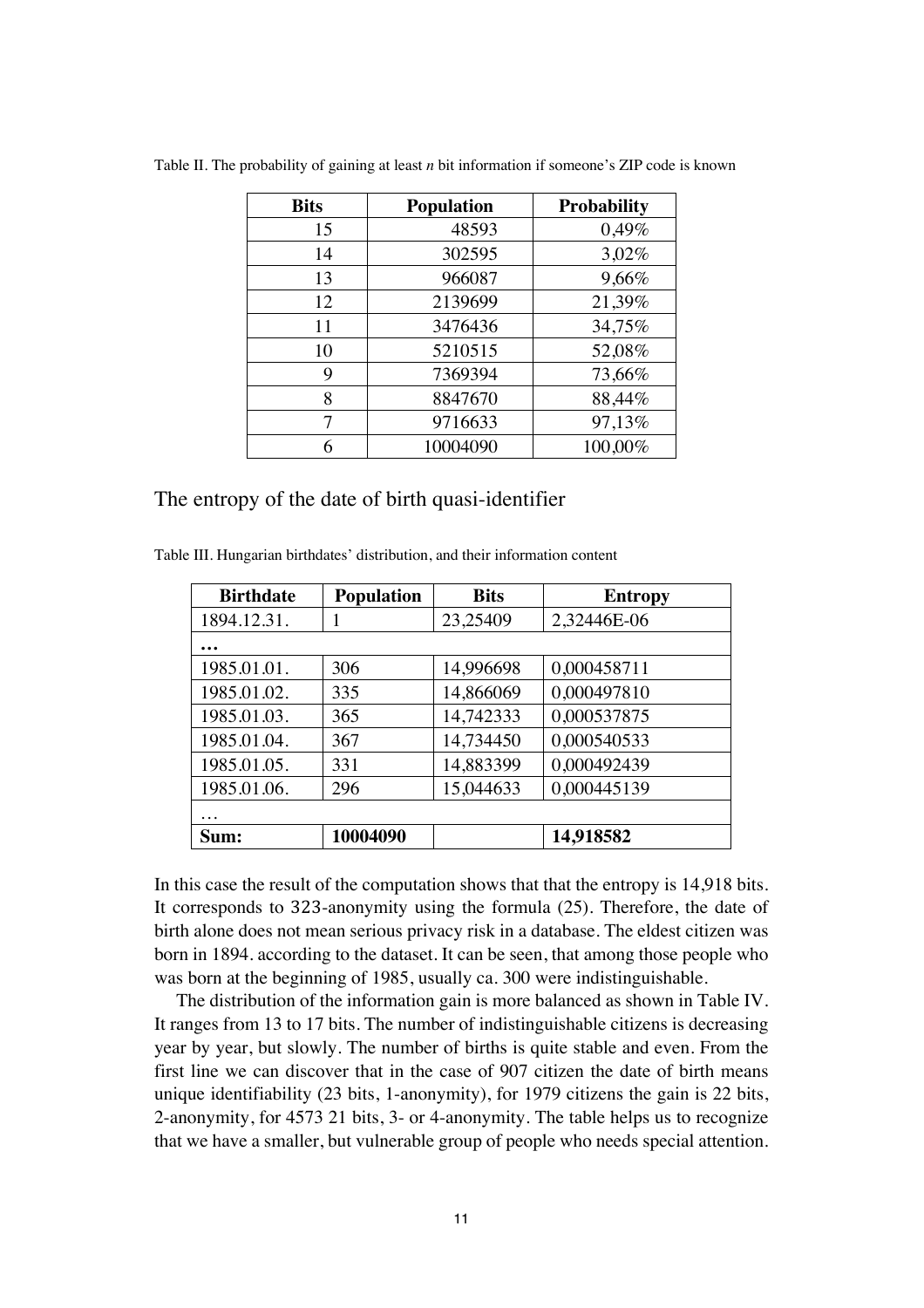The author computed the entropy of the year and month of birth quasi-identifier which resulted in 9.99 bits, 9837-anonymity. This way the risk can be substantially reduced, but these very old citizens remain still uniquely identifiable. Their data shall be suppressed before transferring.

| <b>Bits</b> | <b>Population</b> | <b>Ratio</b> |
|-------------|-------------------|--------------|
| 23          | 907               | 0,01%        |
| 22          | 1979              | 0,02%        |
| 21          | 4573              | 0,05%        |
| 20          | 10944             | 0,11%        |
| 19          | 15778             | 0,16%        |
| 18          | 38252             | 0,38%        |
| 17          | 117105            | 1,17%        |
| 16          | 378792            | 3,79%        |
| 15          | 3282589           | 32,81%       |
| 14          | 9994548           | 99,90%       |
| 13          | 10004090          | 100,00%      |

Table IV. The probability of gaining at least *n* bit information if someone's date of birth is known

### Cartesian products of certain quasi-identifiers

Table V. Hungarian *Birthdate*  $\times$  *ZIP code* distribution and the information content

| <b>Birthdate x ZIP code</b> | <b>Population</b> | <b>Bits</b> | <b>Entropy</b> |
|-----------------------------|-------------------|-------------|----------------|
| (1894.12.31., 3744)         |                   | 23,254      | 2,324458e-6    |
|                             |                   |             |                |
| (1975.08.04., 9400)         | 4                 | 21,254      | 8,498159e-6    |
| (1975.08.04., 9407)         |                   | 23,254      | 2,324458e-6    |
| (1975.08.04., 9473)         |                   | 23,254      | 2,324458e-6    |
| (1975.08.04., 9523)         |                   | 23,254      | 2,324458e-6    |
| (1975.08.04., 9600)         |                   | 23,254      | 2,324458e-6    |
| (1975.08.04., 9700)         | 6                 | 20,669      | 1,239640e-5    |
|                             |                   |             |                |
| Sum:                        | 10004090          |             | 22,79385       |

The result of the computation shows dramatic changes when we examine the date of birth x ZIP code quasi-identifier. See Table V. The entropy became 22,7985 bits. It corresponds to 1.37-anonymity using the formula (25). This database poses substantial risk for re-identification. Must not be released or transferred. Using the formula (31) the ratio of singletons is greater the 54% of the population, in fact it was 6635838 individuals. This is clearly seen in Table VI.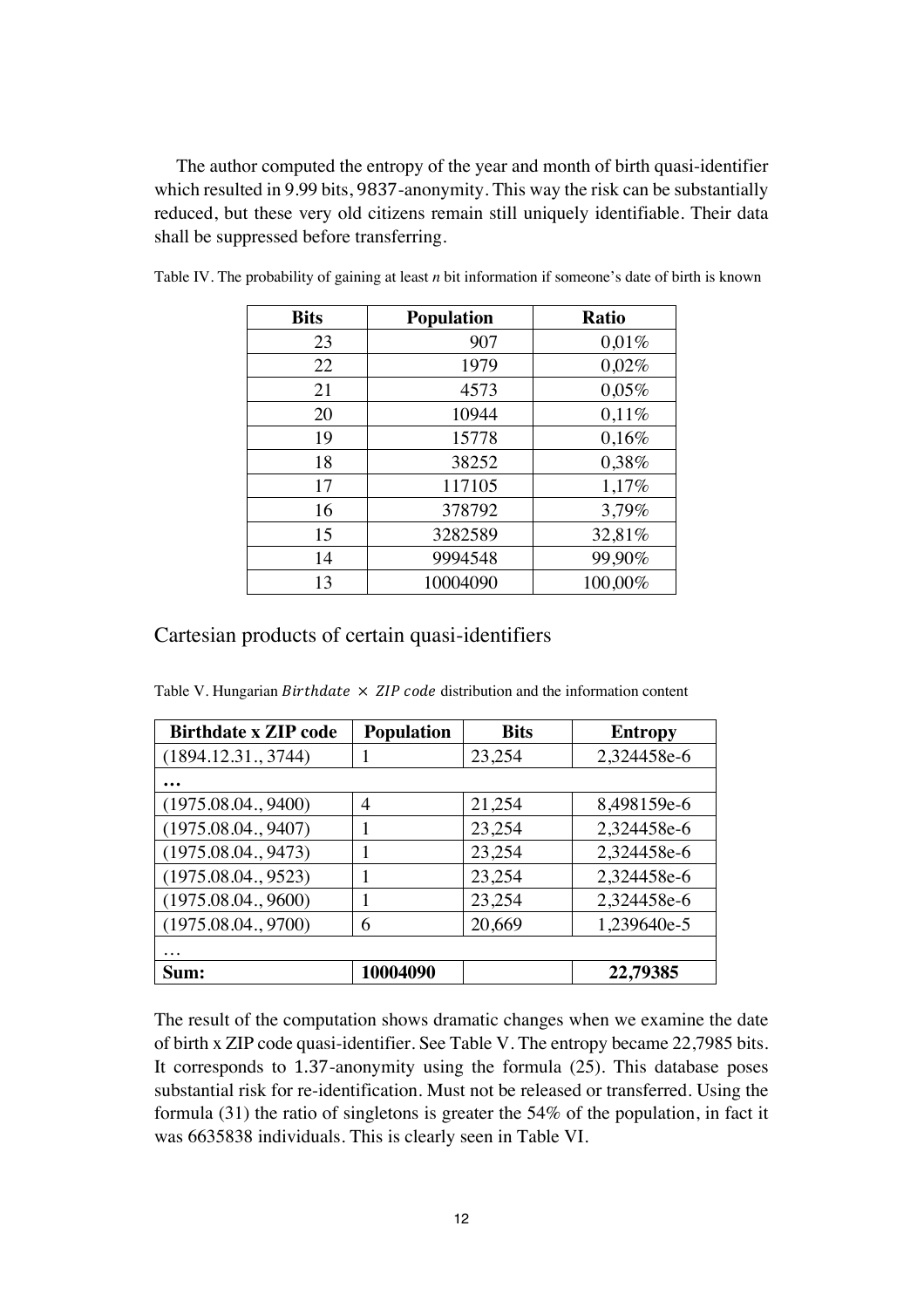| <b>Bits</b> | <b>Population</b> | <b>Ratio</b> |
|-------------|-------------------|--------------|
| 23          | 6635838           | 66,33%       |
| 22          | 8629982           | 86,26%       |
| 21          | 9692881           | 96,89%       |
| 20          | 9996707           | 99,93%       |
| 19          | 10004090          | 100,00%      |

Table VI. The probability of gaining at least *n* bit information if someone's date of birth and ZIP code are known

Table VII. Hungarian birthdate  $\times$  ZIP code  $\times$  Gender distribution and the information content  $(M - male, F - female)$ 

| Birthdate x ZIP x gender | <b>Population</b> | <b>Bits</b> | <b>Entropy</b> |
|--------------------------|-------------------|-------------|----------------|
| (1894.12.31., 3744, M)   |                   | 23,254      | 2,324458e-6    |
|                          |                   |             |                |
| (1954.04.14., 6000, M)   |                   | 23,254      | 2,324458e-6    |
| (1954.04.14., 6041, M)   |                   | 23,254      | 2,324458e-6    |
| (1954.04.14., 6066, M)   | 2                 | 22,254      | 4,448998e-6    |
| (1954.04.14., 6070, F)   |                   | 23,254      | 2,324458e-6    |
| (1954.04.14., 6097, F)   |                   | 23,254      | 2,324458e-6    |
| (1954.04.14., 6097, M)   |                   | 23,254      | 2,324458e-6    |
| $\cdots$                 |                   |             |                |
| Sum:                     | 10004090          |             | 22,992721      |

The last computation shows even dramatic changes when we examine the date of birth x ZIP code x gender quasi-identifier. See Table VII. The entropy became 22,9927 bits. It corresponds to 1.19-anonymity using the formula (25). This database poses substantial risk for re-identification. Using the formula (31) the ratio of singletons is greater the 74% of the population, in fact it was 7845850 individuals. This is seen in Table VIII.

Table VIII. The probability of gaining at least *n* bit information if someone's date of birth and ZIP code and gender are known

| <b>Bits</b> | <b>Population</b> | Ratio   |
|-------------|-------------------|---------|
| 23          | 7845850           | 78,43%  |
| 22          | 9403904           | 94,00%  |
| 21          | 9942428           | 99,38%  |
| 20          | 10003959          | 99,99%  |
| 19          | 10004090          | 100,00% |